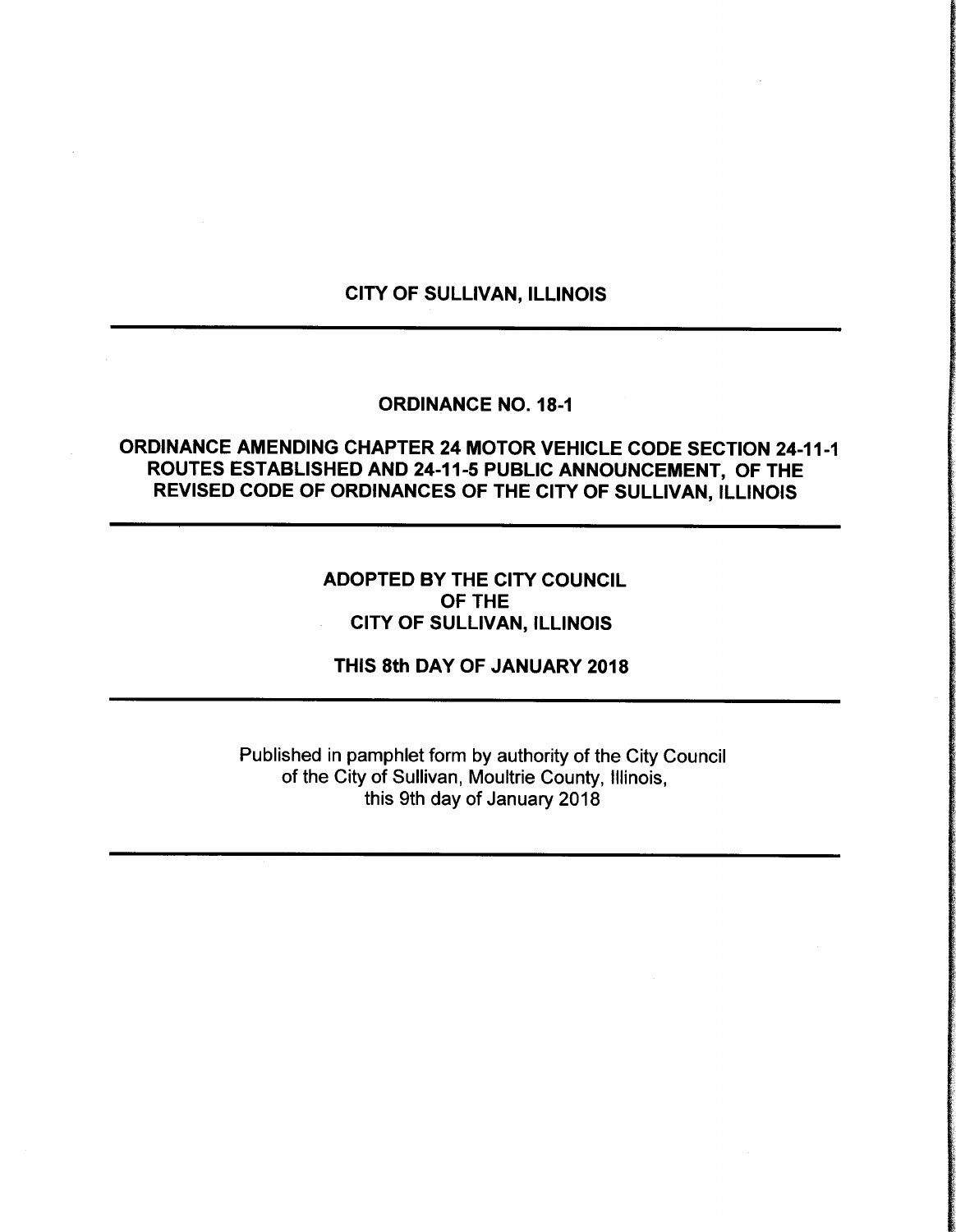#### **ORDINANCE NO. 18-1**

# ORDINANCE AMENDING CHAPTER 24 MOTOR VEHICLE CODE SECTION 24-11-1 ROUTES ESTABLISHED AND 24-11-5 PUBLIC ANNOUNCEMENT, OF THE REVISED CODE OF ORDINANCES OF THE CITY OF SULLIVAN, ILLINOIS

BE IT ORDAINED by the Council of the City of Sullivan, Illinois, that:

SECTION 1: CHAPTER 24 — MOTOR VEHICLE CODE, ARTICLE XI — EMERGENCY SNOW ROUTES, SECTION 24-11-1 shall be amended to read as follows:

24-11-1 ROUTES ESTABLISHED. The following streets are hereby declared to be emergency snow routes within the City.<br>(A) Harrison Street from Hamilton

- Harrison Street from Hamilton Street (Illinois Route #32) west to the Missouri-Pacific Railroad right-of-way.
- (B) Hamilton Street from Jackson Street north to Parkway Drive.<br>(C) Main Street from Jackson Street north to East Park Street.
- Main Street from Jackson Street north to East Park Street.
- (D) Water Street from Hamilton Street (Illinois Route #32) east to Calhoun Street.
- E) Worth Street from Jackson Street (Illinois Route # 121) south to Hawthorne Lane.

SECTION 2: Chapter 24 - MOTOR VEHCILE CODE, ARTICLE XI -EMERGENCY SNOW ROUTES, SECTION 24-11-5 shall be amended to read as follows:

24-11-5 PUBLIC ANNOUNCEMENT. The Mayor, Commissioner, or Street Foreman shall cause each declaration made by him pursuant to this Article to be publicly announced on the City's website under Recent News and Alerts. Alerts will be sent to those individuals who have signed up for the City's E- Notify system.

SECTION 3: All previous ordinances in conflict with this ordinance are repealed to the extent of such conflict.

SECTION 4: This ordinance shall be in full force and effect from and after its passage, approval, and publication as required by law.

SECTION 5: This ordinance shall be known as Ordinance No. 18-1.

PASSED by the Mayor and City Council of the City of Sullivan, County of Moultrie, and State of Illinois on the 8th day of January 2018.

| <b>NAME</b> | <b>AYE</b> | <b>NAY</b> | <b>ABSTAIN</b> | <b>ABSENT</b> |
|-------------|------------|------------|----------------|---------------|
| Short       |            |            |                |               |
| Mossman     |            |            |                |               |
| <b>Kirk</b> |            |            |                |               |